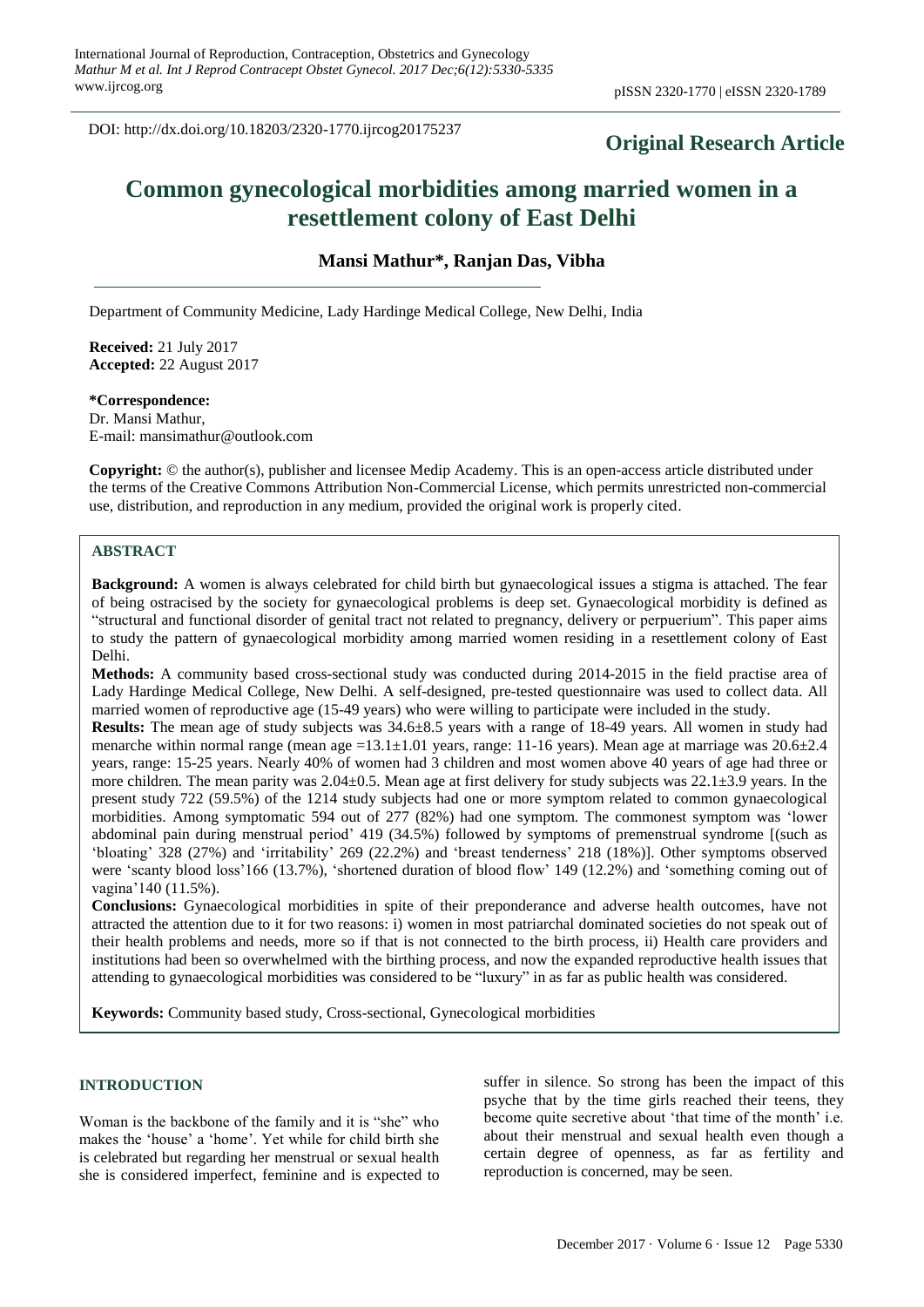Morbidities specific to women can broadly be classified into three major groups, namely reproductive, gynaecological and contraceptive. Gynaecological morbidity is defined as structural and functional disorder of genital tract not related to pregnancy, delivery or perpuerium. These groups of disorders, constitute a sizable proportion of disease burden in women, and are more common than reproductive and contraceptive related morbidities. They lead to considerable disability, loss of productivity, absenteeism, physical, mental and social stress, and substantial economic burden on families and individuals. Studies report that nearly one third of all healthy lives lost among adult women are due to gynaecological morbidities.<sup>1</sup>

The International Conference on Population and Development held at Cairo in 1993 added a new direction to women's health and the concept of Reproductive Health (RH) was born. In addition to pregnancy and childbirth, RH now covered the domains of fertility regulation, infertility, sexually transmitted infections and the non-sexually transmitted reproductive tract infections. But even with this new addition, RH still misses on many important domains of women's health concerns, at the individual level as well as at the population level. Of the domains being missed under the reproductive health strategy the most important are the gynaecological morbidities. GM are defined by the reproductive health research department of WHO as structural and functional disorders of genital tract not related to pregnancy, delivery or perpuerium.

Gynaecological morbidity, together with reproductive morbidity and contraceptive morbidity covers the major part of woman's health. It may also be noted that GM are among the most common of complaints and lead to considerable disability, loss of productivity, absenteeism, physical, mental and social stress, not to speak of the economic burden it causes on families and individuals. 2 Studies report that nearly one third of all healthy lives lost among adult women is due to gynaecological health problems (WHO, 1995). Ignores the prevalence of many treatable conditions that cause disability and significant distress in women's lives. But also, the neglect of nonpregnant women, whether in adolescence, between pregnancies, or after menopause, means that women's health is conceptualised narrowly in terms of maternity and family planning.

Gynaecological morbidities occur in almost every woman and at much greater frequency, even though these may not cause as much mortality as delivery related issues nor do they lead to as many hospitalizations or care seeking as the STIs and RTIs. As a group while some gynaecological morbidities are already covered under the reproductive health programmes, many are not covered at all. The ones already covered belong to the infectious sub-group (namely, RTI, STI and PIDs including HIV/AIDS). Of the ones not being covered currently are the sub-categories falling in the domain of non- infectious morbidity. Predominant in this group are premenstrual syndrome, dysmenorrhoea, menstrual disturbances, dysfunctional uterine bleeding, genital prolapse, perineal lesions and infestations.<sup>3</sup>

In Indian scenario also, scant attention has been paid to the reproductive health of non-pregnant women owing to the perceived linkage of maternal health with pregnancy and childbirth and the consequent focus of the government on maternal mortality alone. Now that access to reproductive health is quite close to universal, it is time that we start focusing our attention to gynaecological morbidities also. Yet, in our country, like in most other third world countries, there is lack of information on gynaecological morbidity and there are only few studies on the topic. Existing studies give a wide range of prevalence, have been conducted under a variety of settings with few being hospital-based only or are selective for narrow groups of conditions.<sup>4</sup> Some studies have been conducted by paramedical workers, are history based alone and sample sizes were also an issue in many of these.

Obviously, therefore, the first step would be an assessment of the problem, in terms of both magnitude, variety of problems faced by persons suffering from such morbidities. This paper aims at assessing magnitude and pattern of common gynaecological morbidities among married women (18-49 years) residing in a resettlement colony of East Delhi.

### **METHODS**

Kalyanpuri Resettlment Colony is located in East Delhi at a distance of 12.2 Km from Lady Hardinge Medical College (LHMC) which is one of the field practice area (Urban Health Centre) of Department of Community Medicine. The colony has a total estimated population of 25,754 (as per survey done in Department of Community Medicine, LHMC, 2011) residing in 11 blocks, each having 1000 to 3000 population approximately. Residential colonies around the study area are Khichdipur, Trilokpuri and Mayur Vihar-1. The area is well connected to other parts of Delhi by public transport system such as metro, buses and autos. The educational facilities available in this area include a Government primary and a senior secondary school besides two private schools. The colony is also covered under the Integrated Child Development Scheme (ICDS). The services are provided through 26 anganwadis with 1-2 anganwadis in each block.

Health care is available to the residents of Kalyanpuri through government institutions, private medical practitioners and nursing homes. There are five government health facilities in Kalyanpuri. Primary care services are provided by

• Urban Health Centre of Department of Community Medicine, Lady Hardinge Medical College,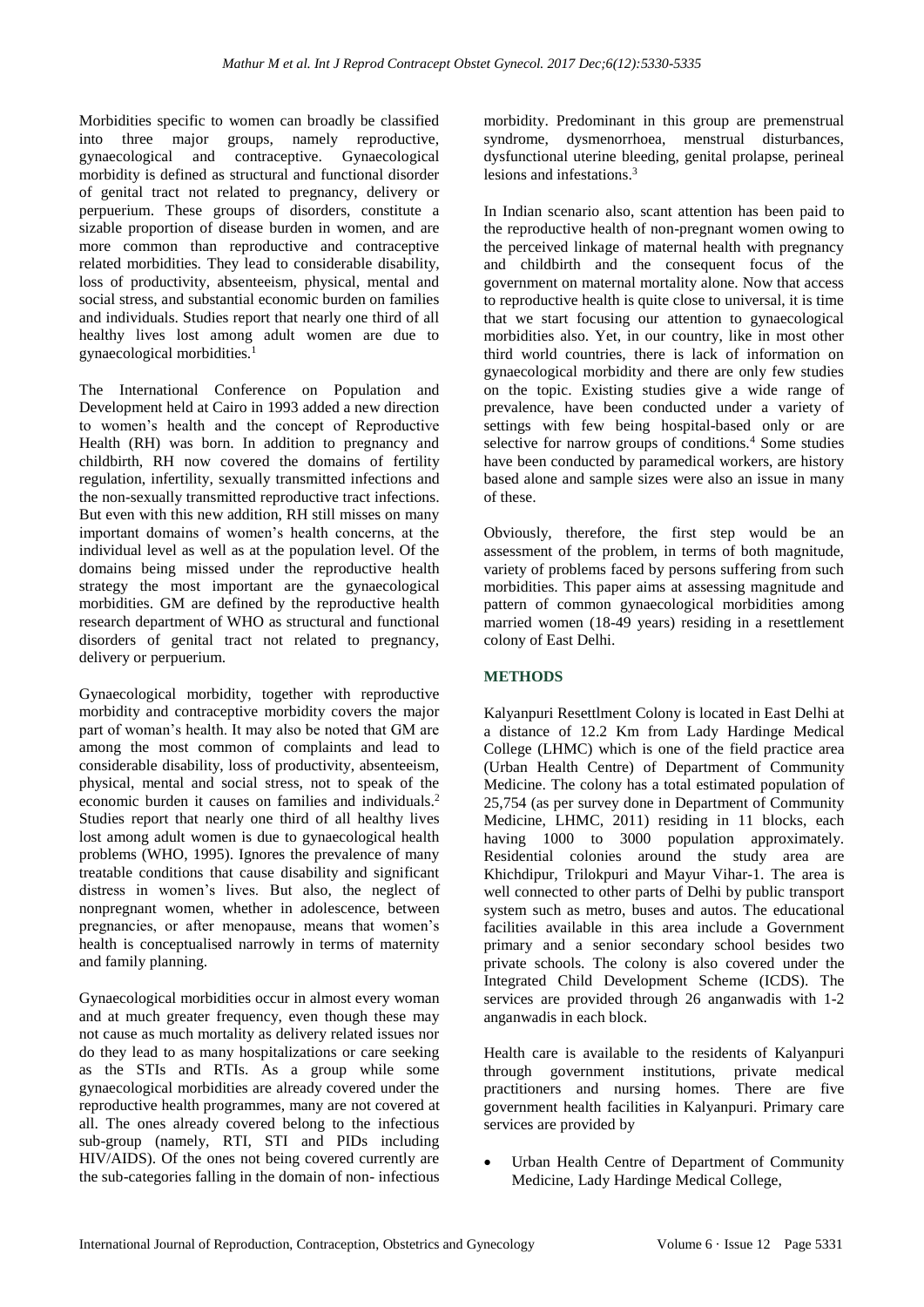- East Delhi Municipal Corporation (EDMC) dispensary,
- Mother and Child Welfare Centre by the name of Danveer Bhamashah Prasuti Grah,
- Delhi Government Dispensary, Lal Bahadur Shastri hospital which provides secondary level health care.

The study was conducted from November 2013 to March 2015. Data was collected from  $1<sup>st</sup>$  January 2014 to 31<sup>st</sup> December 2014.

#### *Inclusion criteria*

Married women of reproductive age (15-49 years) who were willing to participate in the study.

#### *Exclusion criteria*

All pregnant women and those not willing to participate.

Sample size  $(N)$  was calculated using formula N=4pq/L2, where p is in this case being prevalence of common gynecological morbidities, q is 1-p, L is allowable error taken as 10% of p. Based on prevalence of 30% obtained from previous studies, sample size was worked out to be 933. Since the list of eligible study population was not available it was decided to take a sample of 933 houses expecting at least one subject likely to be available in each house.

The total population 25,754 of Kalyanpuri resides in 11 blocks numbered from 11-21. All the blocks were included in the study and number of sample houses in each block was worked out by using the Probability Proportionate to size (PPS). Selection of houses was done by simple random sampling technique using EpiInfo software version 7. All married women in the age group of 15-49 years from the selected houses were included in the study so as to get the required sample size.

Data for study was collected from married women in reproductive age group using a semi-structured questionnaire which was designed and pretested to collect information on socio-demographic profile, reproductive profile, common gynecological morbidities and treatment seeking behavior. The proforma included:

- **Interview**
- Clinical history, relevant general and systemic examination
- Gynecological examination
- Microbiological investigations

#### *Data collection*

All the selected 933 houses were visited to enlist the married women between 15-49 years of age. Eligible subjects were explained the purpose and methodology of the study. Those willing to participate were enrolled after taking written informed consent. All efforts were made to minimize refusal for participation.

Data was collected using the above-mentioned instrument. Interview and physical examination were conducted at homes of enrolled study subjects. Women with symptoms suggestive of gynecological morbidities were requested to visit Urban Health Centre, Kalyanpuri for gynecological examination and microbiological investigation.

#### **RESULTS**

#### *Sociodemographic profile*

The mean age of study subjects was 34.6±8.5 year with a range of 18-49 years. Almost one third (389; 32.0%) of women were in the age group of 25-29 years (Table 1), the high proportion in this age group could be due to the small sample size as well as migration of young people to the study area.

Most of the women were Hindus (97.6%) while Muslims were (2.0%), Sikhs and Christians (0.04%) were in small proportion.

| Age in years N |      | Dysmenorrhoea | <b>Menstrual</b><br>problems | <b>Premenstrual</b><br>syndrome | <b>Prolapse</b> | <b>Abnormal vaginal</b><br>discharge | <b>Local</b><br>lesions and<br><b>infestations</b> |
|----------------|------|---------------|------------------------------|---------------------------------|-----------------|--------------------------------------|----------------------------------------------------|
|                |      | No. (%)       | No. (%)                      | No. (%)                         | No. (%)         | No. (%)                              | No. (%)                                            |
| 15-19          | 4    | 1(25.0)       | 1(25.0)                      | 2(50.0)                         | $\theta$        | $\Omega$                             | 1(25.0)                                            |
| $20 - 24$      | 111  | 1(0.9)        | 2(1.8)                       | 50(45.0)                        | $\theta$        | 2(1.8)                               | 5(4.5)                                             |
| 25-29          | 389  | 262(67.3)     | 39(10.0)                     | 59(15.1)                        | $\theta$        | 10(2.5)                              | 9(2.3)                                             |
| 30-34          | 128  | 74 (57.8)     | 15(11.7)                     | 93(72.6)                        | $\theta$        | 9(7.0)                               | 11(8.5)                                            |
| 35-39          | 111  | 60(54.0)      | 54 (48.6)                    | 84 (75.6)                       | $\Omega$        | 12(10.8)                             | 16(14.4)                                           |
| $40 - 44$      | 267  | 21(7.8)       | 156 (58.4)                   | 27(10.1)                        | 86 (32.2)       | 20(7.4)                              | 7(2.6)                                             |
| 45-49          | 204  | $\Omega$      | 88 (43.1)                    | 15(7.3)                         | 54 (26.4)       | 21(10.2)                             | 9(4.4)                                             |
| Total          | 1214 | 419 (34.5)    | 355 (29.2)                   | 328(27.0)                       | 140(11.5)       | 74 (6.0)                             | 57 (4.6)                                           |

#### **Table 1: Common gynecological morbidity in study subjects according to age.**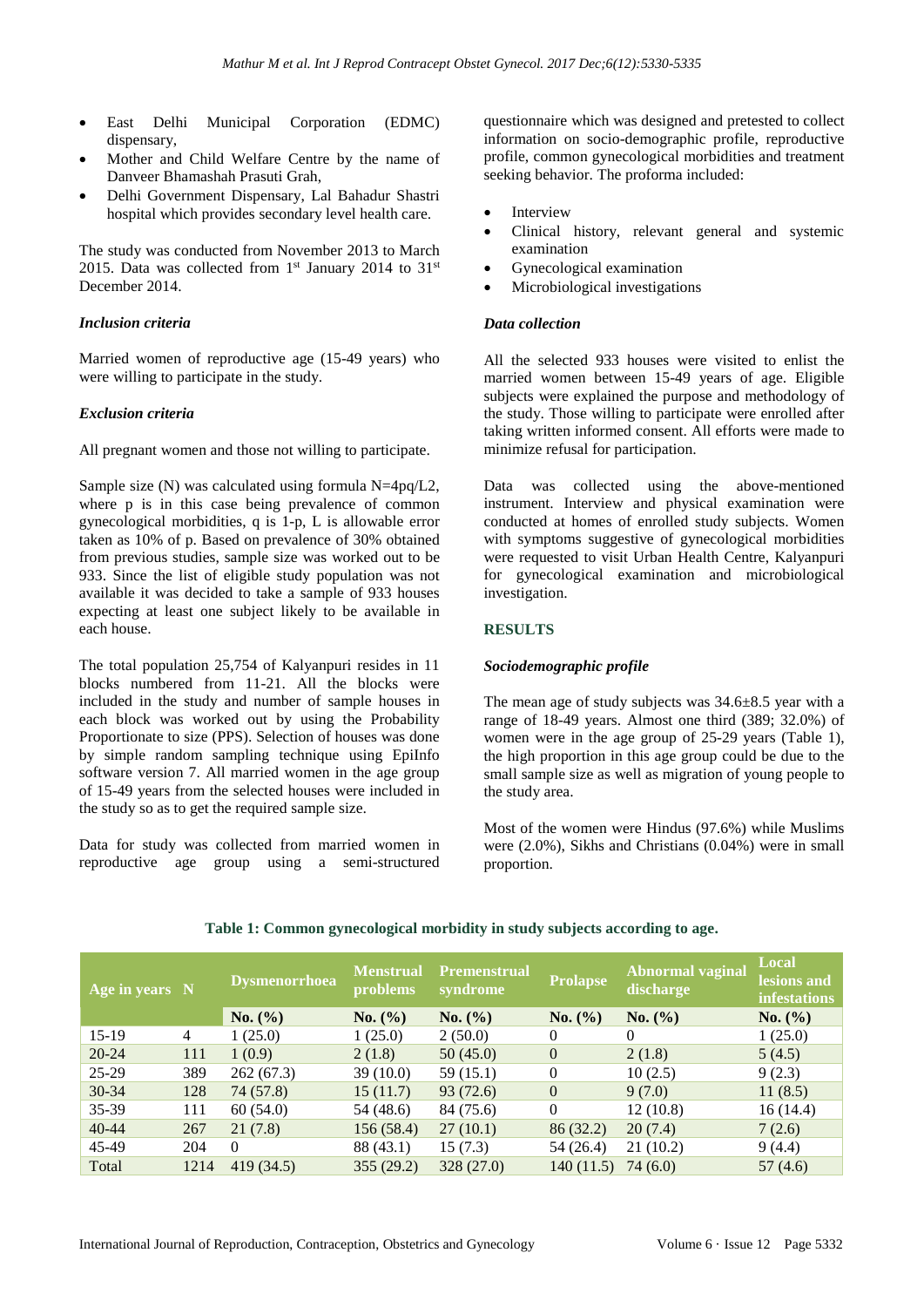

**Figure 1: Common gynaecological symptoms.**

**Table 2: Gynaecological morbidities present in study subjects based on history and / or clinical examination and microbiological investigation.**

|                                   | <b>Study subject N=1214</b> |               |  |
|-----------------------------------|-----------------------------|---------------|--|
| Gynaecological morbidity*         | No.                         | $\frac{0}{0}$ |  |
| Dysmenorrhoea                     | 419                         | 34.5          |  |
| Menstrual disorder                | 355                         | 29.4          |  |
| Hypomenorrhea                     | 166                         | 46.7          |  |
| Menorrhagia                       | 94                          | 26.4          |  |
| Oligomenorrhoea                   | 83                          | 23.3          |  |
| Metrorrhagia                      | 12                          | 3.3           |  |
| Premenstrual syndrome             | 328                         | 27.0          |  |
| Prolapse                          | 140#                        | 11.0          |  |
| First degree                      | 33                          | 25.3          |  |
| Second degree                     | 94                          | 72.3          |  |
| Third degree                      | 3                           | 2.3           |  |
| Abnormal vaginal discharge        | 74                          | 5.9           |  |
| Bacterial vaginosis               | 34                          | 66.6          |  |
| Vaginal candidiasis               | 17                          | 33.4          |  |
| Local perineal lesion/infestation | 57                          | 4.6           |  |
| Intertrigo                        | 19                          | 33.3          |  |
| Folliculitis                      | 16                          | 28.0          |  |
| Furuncle                          | 11                          | 19.2          |  |
| Pubic lice                        | 2                           | 3.5           |  |
| <b>Scabies</b>                    | $\mathbf{1}$                | 1.7           |  |
| Reproductive tract infection      | 102                         | 8.4           |  |
| Cervical erosion                  | 54                          | 52.9          |  |
| Uterine tenderness                | 21                          | 20.5          |  |
| Fornicial thickening              | 21                          | 20.5          |  |
| Cervical hypertrophy              | 6                           | 5.8           |  |

\*Multiple response; #10 subjects did not come for examination hence degree of prolapse could not be ascertained; II° prolapse was commonest followed by I°; Vaginal discharge was assessed microbiologically, and bacterial vaginosis was commonest; Intertrigo was the commonest perineal lesion on examination followed by folliculitis

In the study area 550 (45.3%) of the study subjects were educated up to high school and above; 223 (18.4%) of the women were illiterate. 729 (60%) of the study subjects were home makers while 40% of study subjects were employed outside. Majority of study subjects belonged to nuclear families (961; 79.2%). Most of the study subjects belonged to upper lower socioeconomic status (599; 49.3%) and lower middle (401;33.0%) class based on modified Kuppuswamy score using consumer price index correction for 2014. Studies on related subject have varied sociodemographic profile and have used modified Prasad classification.

#### *Obstetric profile and contraceptive use*

All women in study had menarche within normal range (mean age  $= 13.1 \pm 1.01$  years, range: 11-16 years). Present findings were similar to mean age at menarche 13.1 years observed by Pandit et al (32%) in a crosssectional study conducted in an urban slum of Mumbai.<sup>5</sup>

Mean age at marriage (20.6±2.4 years range: 15-25 years) was found similar to that (urban-21.8) reported by DLHS-3 (2007-2008) for Delhi.<sup>6</sup> Nearly 40% of women had 3 children and most women above 40 years of age had three or more children. The mean parity was  $2.04 \pm 0.5$ .

Mean age at first delivery for study subjects was  $22.1 \pm 3.9$ years. It was observed that 684 (57%) of the study subjects delivered their first child between 20-24 years. Nearly half of the study subjects 549 (45.7%) had all deliveries in hospital where as 285 (23.7%) had all home deliveries. Findings in surveys and various studies have shown varying proportions of deliveries conducted in hospital. In many of these studies the reference periods were different viz. delivery in last three years or last three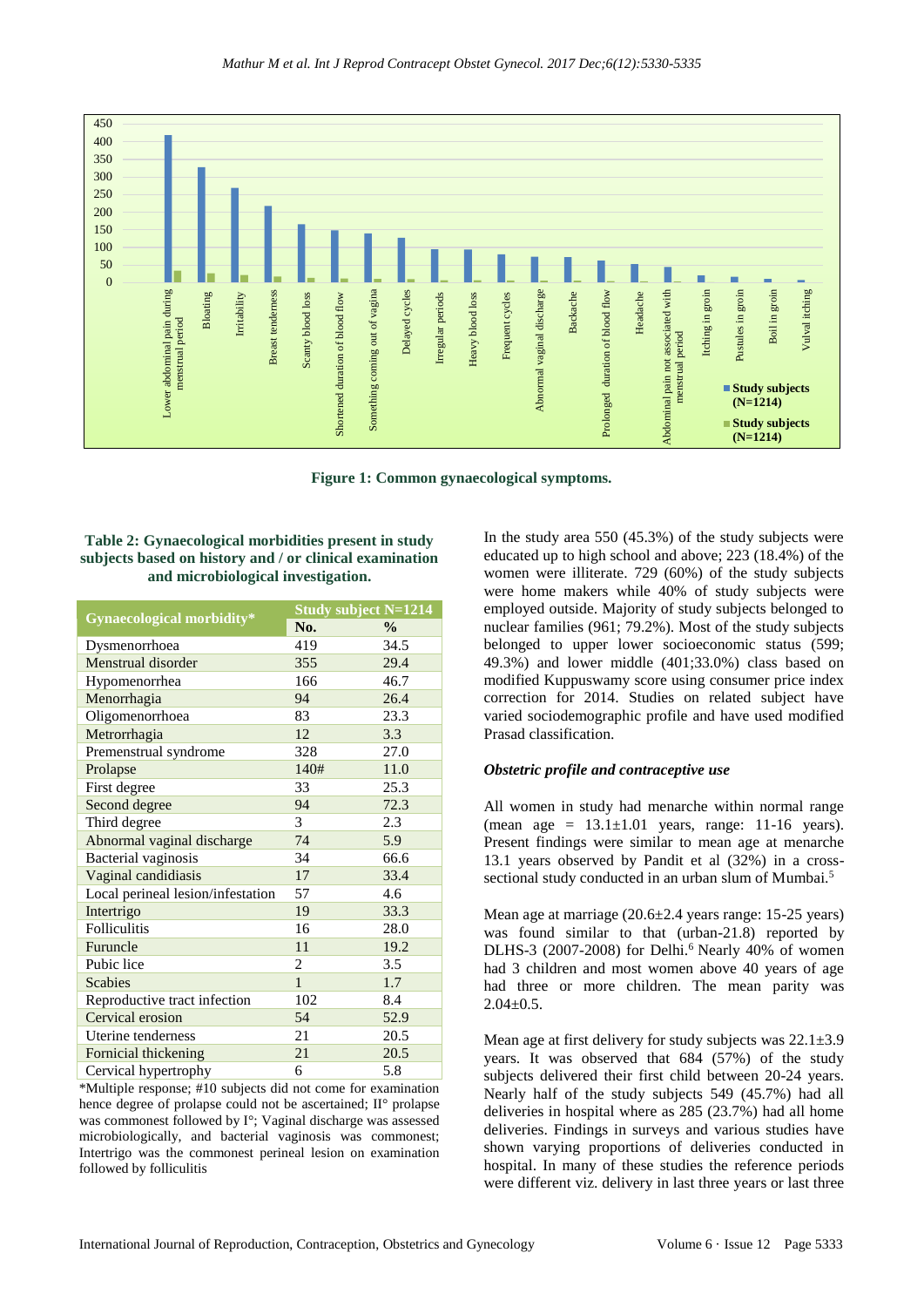deliveries but in the current studies all deliveries have been taken into account.

DLHS-3 (2007-2008) for Delhi reports 69.6% of institutional deliveries and 42.6% home deliveries in last three years; while Elizabeth et al reported last 3 deliveries as 43.1% institutional and 56.9% at home.<sup>7</sup> Due to the different reference periods the results may not be comparable. More than half 658 (54%) of study subjects underwent one or more caesarean section or assisted vaginal delivery while the rest 542 (45.5%) had all normal vaginal deliveries.

In the present study 664 (54.6%) subjects were currently using some method of contraception which was similar to that (55.7%) reported by DLHS-3 for Delhi. The proportion of condom user was 514 (42.3%) higher in the current study as compared to 21.9% in DLHS-3. IUD, OCP and female sterilisation also differed being 22 (1.8%), 1 (0.1%) and 127 (10.4%) in the present study viz. 5%, 4.9% and 22.9% in DLHS-3, respectively. The differences in type of contraceptive use could be attributed to the differences in current parity and in age structure of the study subjects. Besides the differences in ages being studied (15-49 years in current study and 15- 44 in DLHS-3).

#### **DISCUSSION**

In the present study 722 (59.5%) of the 1214 study subjects had one or more symptom related to common gynecological morbidities; this was higher than that observed (24.4%) by Kambo et al in a community based multi centric study (14 states, 23 districts) but was lower than (88%) that reported by Garg et al in an urban slum of Delhi.8,9 In the current study, among symptomatic 594 out of 277 (82%) had one symptom which was higher than that reported by Kambo et al (75%) and by Elizabeth et al (46.5%). The variation in gynecological morbidities may be due to differences in age and population profile of subject.

In the current study the commonest symptom was 'lower abdominal pain during menstrual period' 419 (34.5%) followed by symptoms of premenstrual syndrome (such as 'bloating' 328 (27%) and 'irritability' 269 (22.2%) and 'breast tenderness' 218 (18%). Other symptoms observed were 'scanty blood loss' 166 (13.7%), 'shortened duration of blood flow' 149 (12.2%) and 'something coming out of vagina' 140 (11.5%).

Various studies have reported different symptoms, Gosalia et al in a community based cross-sectional study in urban slums of Bhavnagar reported reproductive tract infections (26.4%), menstrual problems (26%), dysparenuia  $(2.7\%)$  and prolapse  $(00.4\%)$ .<sup>10</sup>

Inamdar et al in a community based cross sectional study in Nanded city reported menstrual disorders (50.5%), reproductive tract infections (27.1%), prolapse (16.4%) and cervical dysplasia (8.7%) as most common symptoms.<sup>11</sup>

The following are the strengths of the study:

- Community based study with scientifically calculated sample size
- Study subjects were selected by simple random sampling technique from all the 10 blocks within the field practice area of UHC Kalyanpuri
- Common gynaecological morbidities were assessed based on history and clinical examination and confirmation was attempted through microbiological examination.

Assessment of symptoms of gynecological morbidity was primarily based on history

- It is likely that history taking might have missed some of the symptoms
- Working case definitions used by us may also have missed out some of the symptoms of gynaecological morbidities
- Clinical Examination and Microbiological investigations could not be done for all since in spite of best efforts many did not come for gynaecological examination nor gave consent for investigations
- Patients in the initial stages of their problem or having very mild problems might have been missed out
- Confirmation of the gynaecological symptoms or morbidities could not be done
- All above points might have altered the picture of our observations
- Only one interaction with the study subjects does not give enough time to build rapport over sensitive and personal issues.

#### **CONCLUSION**

To sum up, gynaecological morbidities in spite of their preponderance and adverse health outcomes, have not attracted the attention due to it for two reasons: i) women in most patriarchal dominated societies do not speak out of their health problems and needs, more so if that is not connected to the birth process, ii) Health care providers and institutions had been so overwhelmed with the birthing process, and now the expanded reproductive health issues that attending to gynaecological morbidities was considered to be "luxury" in as far as public health was considered..

#### *Recommendations*

Mechanisms for identifying symptoms of gynaecological morbidities as well as the morbidities themselves among non-pregnant women of reproductive age at primary care level needs to be developed owing to the high burden of this group of conditions (59.5%)